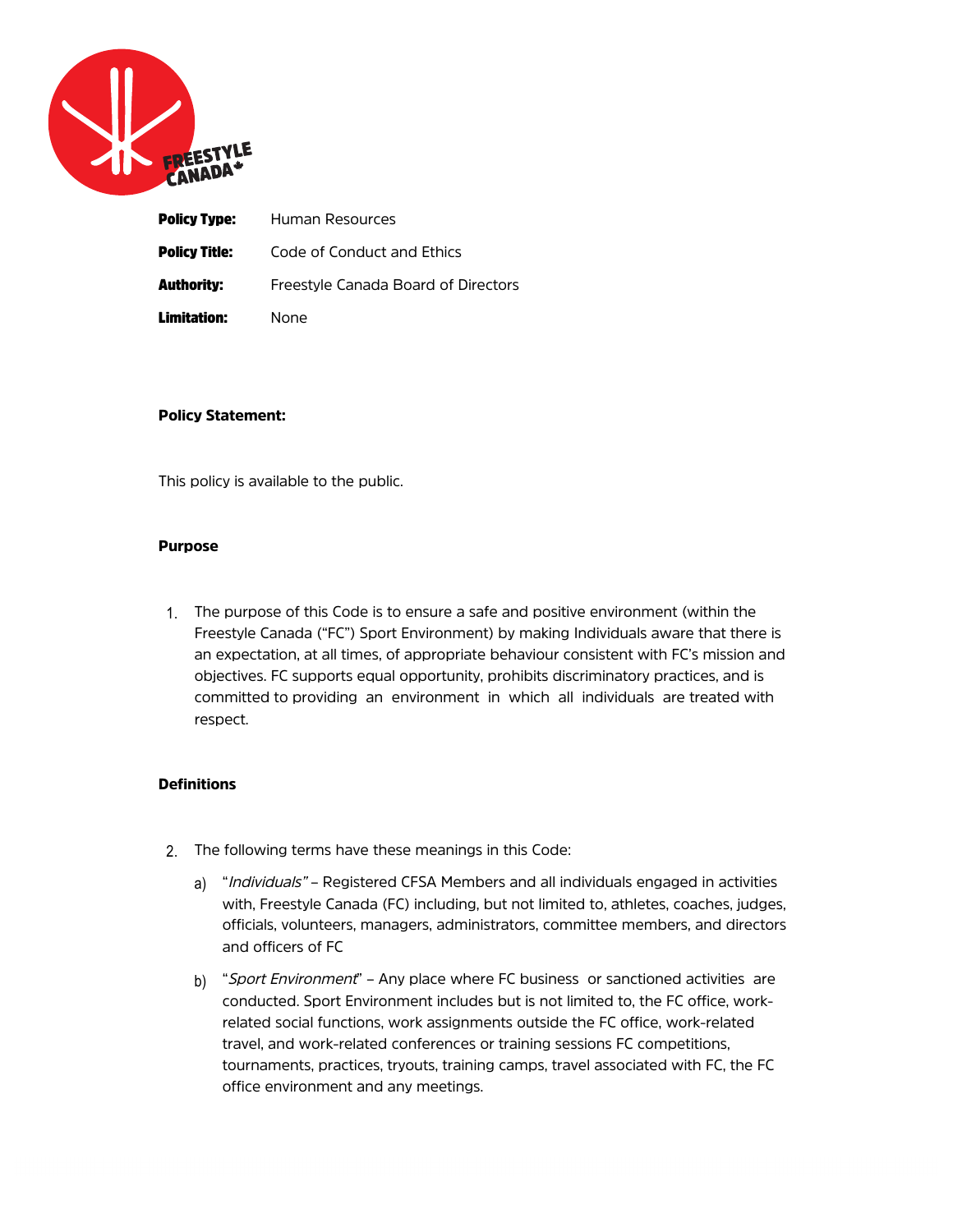

# Application of this Code

- 3. This Code applies to Individuals' conduct within the FC Sport Environment.
- 4. An Individual who violates this Code may be subject to sanctions pursuant to FC's Discipline Operating Procedures. In addition to facing possible sanction pursuant to FC's Discipline Operating Procedures, an Individual who violates this Code during a competition may be ejected from the competition or the playing area and the Individual may be subject to sanctions pursuant to that competition's policies.
- 5. This Code also applies to Individuals' conduct outside of FC's business, activities, and events when such conduct adversely affects relationships within FC (and its work and sport environment) and is detrimental to the image and reputation of FC. Such applicability will be determined by FC at its sole discretion.
- 6. This Code applies 24 hours per day, 7 days per week between the official start time and official end time of the FC sanctioned activity. For further clarity, this Code applies to Individuals from the time they leave their residence to the time they return to their residence from a sanctioned activity.
- 7. This Code accompanies and makes reference to the following FC policies:
	- a) Workplace Bullying
	- b) Violence Prevention
	- c) Discrimination and Harassment
	- d) Whistleblower Protection
	- e) Anti-Doping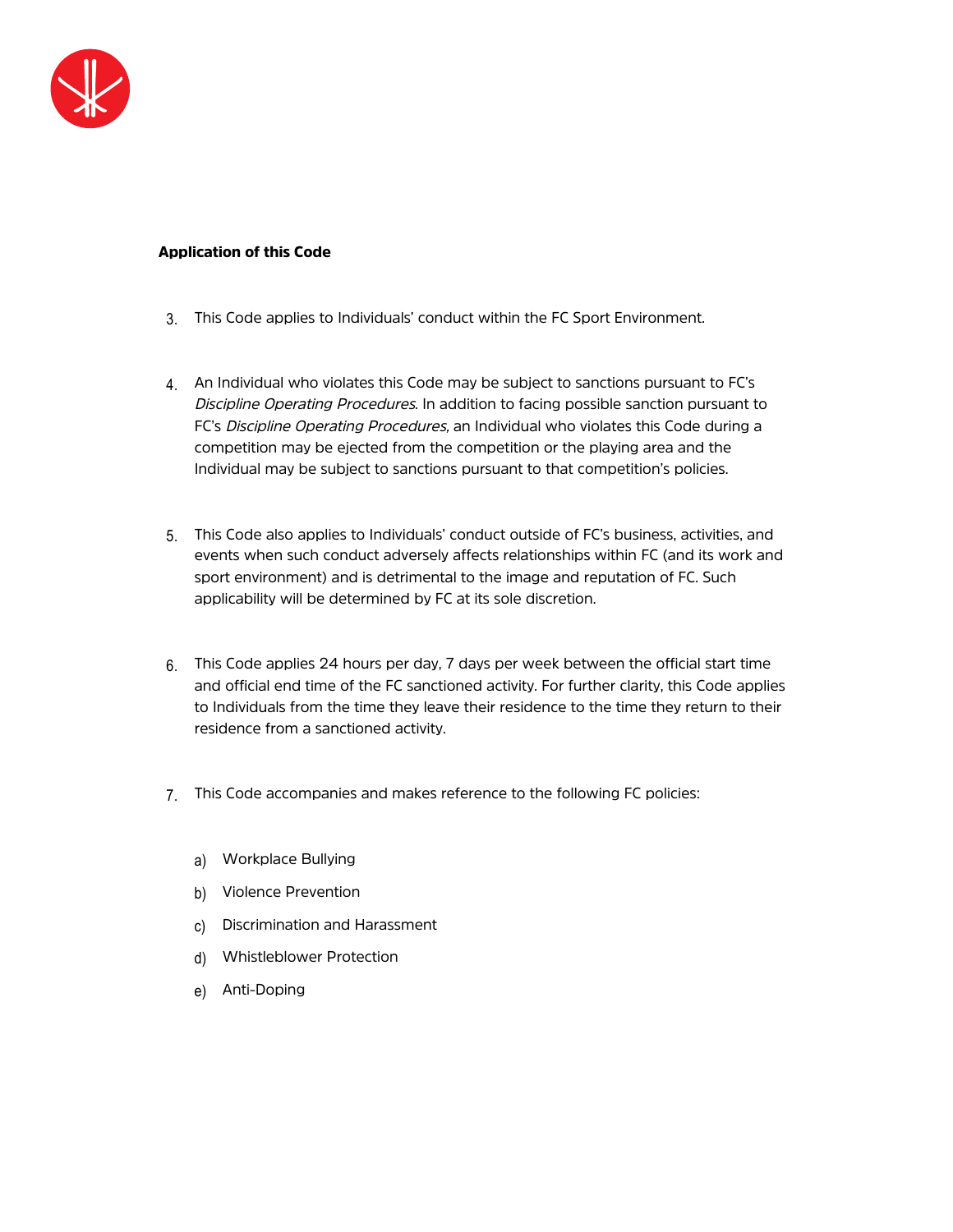

## General Code:

- 8. All Individuals have a responsibility to:
	- a) Ensure the health and safety of all athletes participating in FC sanctioned activities.
	- b) Promote freestyle skiing in the most constructive and positive manner possible, avoiding public criticism of FC and other Individuals.
	- $c)$  Promote a constructive and collaborative environment when participating in FC sanctioned activities.
	- d) Make informed decisions by being aware of FC policies and procedures, rules and regulations, as adopted and amended from time-to-time.
	- e) Conduct themselves in the spirit of sportsmanship, leadership, professionalism, good faith and ethical conduct at all times during FC sanctioned activities.
	- f) Act fairly, reasonably, justly, respectfully and without self-interest or conflict of interest as they fulfill their responsibilities as a member of FC.
	- g) Ensure adherence to the FC policies, procedures and rules to the letter and spirit of those rules.
	- h) Maintain and enhance the dignity and self-esteem, as defined by "Harassment and Discrimination Policy", of other Individuals.
	- i) Refrain from any behaviour that constitutes harassment as defined by the "Harassment and Discrimination Policy".
	- j) Refrain from any behaviour that constitutes sexual harassment as defined by the "Harassment and Discrimination Policy.
	- k) Abstain from the non-medical use of recreational drugs.
	- l) Not use nor condone, support or facilitate the use performance-enhancing drugs or methods as defined by FC's "Anti-doping Policy".
	- $m$ ) Shall not use of power of authority in an attempt to coerce another person to engage in inappropriate activities (e.g. hazing)
	- $n)$  Shall not consume alcohol, if under the age of majority, tobacco products, or recreational drugs while participating in FC programs, activities, competitions, or events.
	- $_0$ ) In the case of adults, who are over the age of majority in the jurisdiction where the sanctioned activity is taking place, shall reasonably consume alcohol in situations